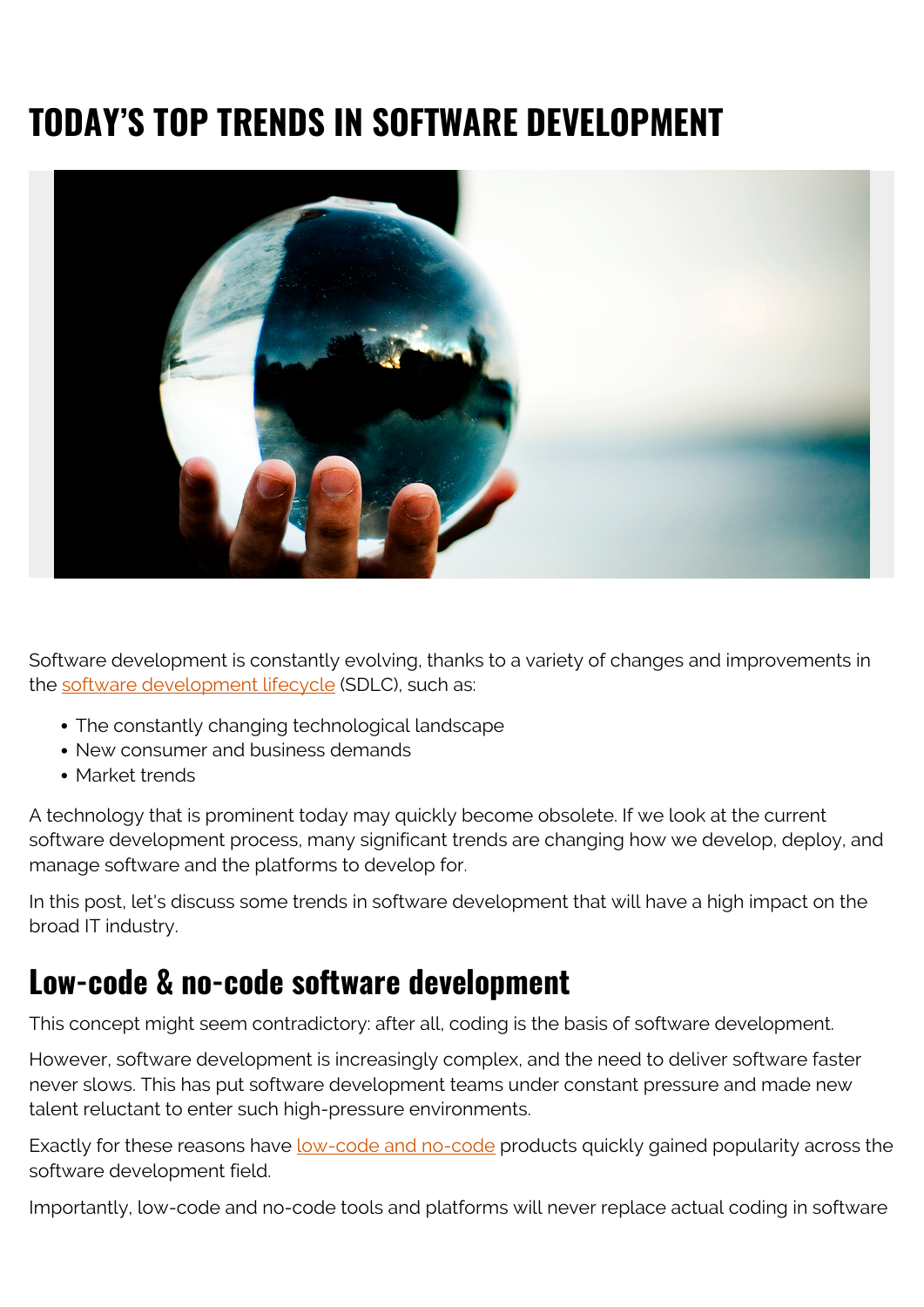development—someone needs to develop them. But more people are getting on board with the benefits they bring:

Low-code and no-code options can be utilized to complement software development pipelines by allowing users to develop, deploy, and manage some parts of software solutions and delivery pipelines. Another advantage? Lowering the barrier to enter the software development field and helping to attract new talent.

### bmc

| <b>Low Code</b>                                                                        | No Code                                                              |
|----------------------------------------------------------------------------------------|----------------------------------------------------------------------|
| Use for more complex<br>applications                                                   | Use for reporting, analytics<br>and tracking apps                    |
| Usually for apps that are<br>foundational or run important<br>processes for a business | Apps that evolve with<br>frequent updates and changes<br>in use-case |
| Apps with:<br>More than 5 years lifecycle<br>a,<br><b>Fewer updates</b><br>iÜ.         | Can be integrative or stand<br>alone                                 |
| Can be mission critical                                                                | Good for self-deploying apps                                         |
| Offers more developer control                                                          | Mobile responsive                                                    |

# **Big data security**

[Big data](https://blogs.bmc.com/blogs/big-data/) and [data science](https://blogs.bmc.com/blogs/big-data-vs-analytics/) have become the norm in the IT industry, with data the cornerstone of any business.

Software development has evolved to cater to big data needs from collecting, storing, and analyzing data. With the increased scrutiny on big data by users, regulatory bodies, and governments, [securing all this collected data](https://blogs.bmc.com/blogs/big-data-security-issues-enterprise/) has become the number one priority for any organization.

This need, in turn, has led to integrating security as a fundamental component. It requires integrating security particles from the beginning of the development in any software that interacts with data. With the rise of the "data as a service" platform and continuous internet threats, big data security will become the next major trend.

# **DevSecOps**

DevOps has changed the way we develop software leading to more agile and faster software developments while also improving the overall quality of software. However, as the cloud has become central to most software developments, along with increased reliance on the internet to deliver software, the threats for software may also increase.

All these facts have led to the inability of security teams to keep up with the rapid pace of the software development and delivery process.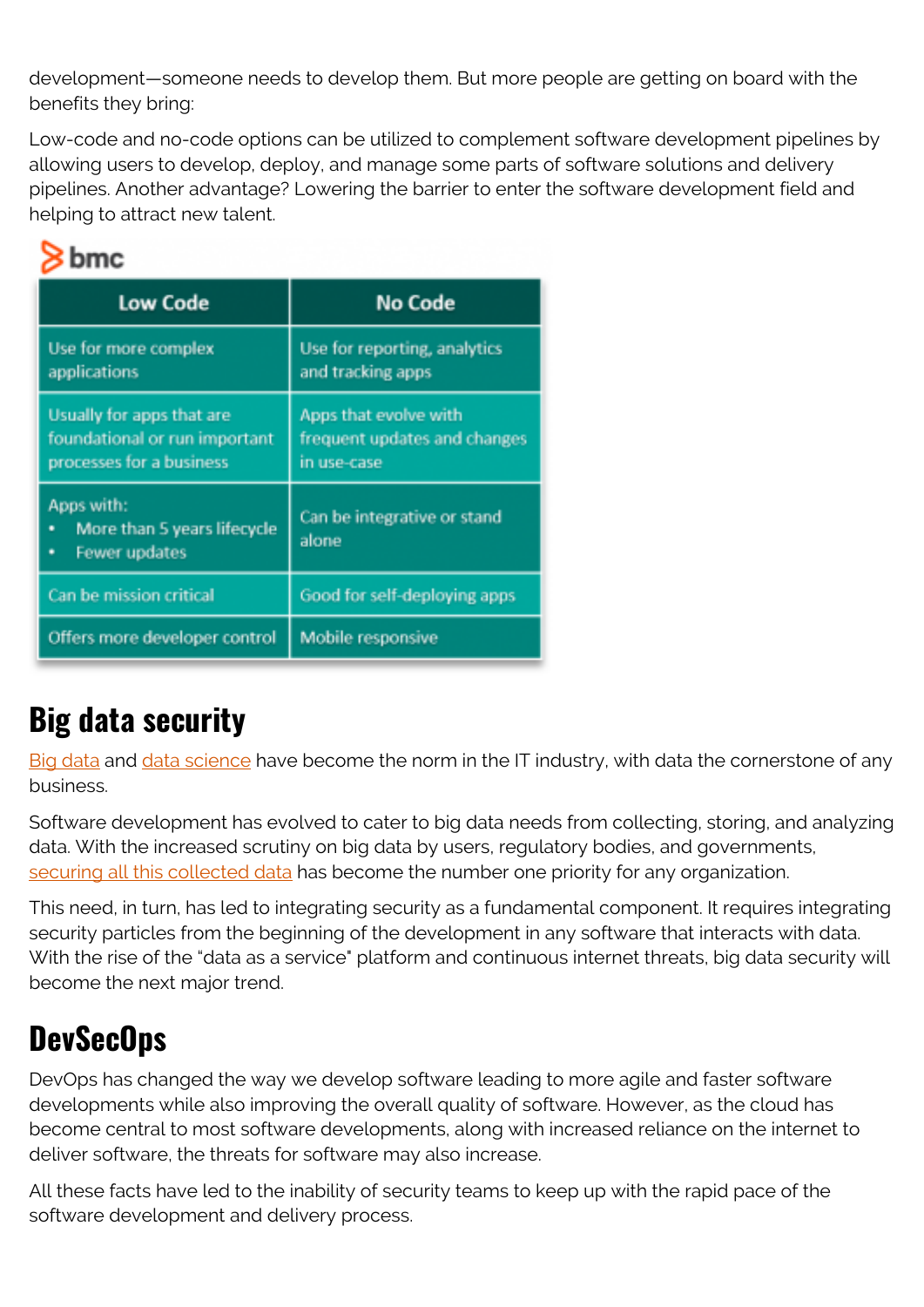In contrast, [DevSecOps](https://blogs.bmc.com/blogs/devops-devsecops/) has integrated security into every nook and cranny of the software development process, with security teams constantly monitoring all aspects of the DevOps process. This integration of security as a first-class citizen in the SDLC leads to more secure software. Hence, DevSecOps will supplant DevOps as the standard operating process for [most development teams](https://blogs.bmc.com/blogs/it-teams/) in the coming years.

*(Compare [SecOps to DevSecOps.](https://blogs.bmc.com/blogs/secops-vs-devsecops/))*

### **Increasing reliance on artificial intelligence**

AI has already become a core component in most software, from simple computer vision applications to enterprise-scale predictive analytics. Making huge gains in recent years, [artificial](https://blogs.bmc.com/blogs/artificial-intelligence-types/) [intelligence](https://blogs.bmc.com/blogs/artificial-intelligence-types/) seems to eye no end to this expansive growth.

As most narrow AIs have become intelligent enough to completely replace humans in most aspects, AI that can match human intelligence may become a reality in the next decade.

AI coupled with [neural networks](https://blogs.bmc.com/blogs/neural-network-introduction/) and machine learning software is changing from static pieces of logic to self-learning and evolving entities. This will change how software is developed. Most developments will shift from creating static logic to creating algorithms that can learn and evolve to meet changing end-user requirements.

*(Compare [AI to machine learning.](https://blogs.bmc.com/blogs/artificial-intelligence-vs-machine-learning/))*

### **Augmented reality, virtual reality & mixed reality**

While [AR, VR, and MR](https://www.lenovo.com/in/en/faqs/pc-life-faqs/compare-vr-ar-mr/) seem to have stagnated in recent years, the reality shows constant progress in all three technologies. With most consumers craving new experiences, these technologies will fundamentally change how we see and interact with the world.

### **Augmented reality (AR)**

This can be the most widely used technology as it has applications across most industries, from eCommerce to changing the way users shop to navigation with AR-powered GPS apps.

AR can become a core part of the user experience with more and more reliance on digital technologies. All this equates to software developments targeted at AR. Furthermore, AR development is quickly gaining momentum with tools like ARCore and ARKit from Google and Apple.

*(Experience [the AR cloud](https://blogs.bmc.com/blogs/augmented-reality-cloud/).)*

### **Virtual reality (VR)**

When thinking of VR, gaming immediately comes to our mind—because that's its big use case. VR can offer an unparalleled user experience, immersing you in entirely virtual worlds from a firstperson perspective. You can be exploring a distant planet now and, in the next second, exploring the deepest trenches in the ocean, all in the comfort of your home.

However, most of us forget that VR has applications far beyond gaming—applications that can change education and other entertainment sectors, in particular. Students can get hands-on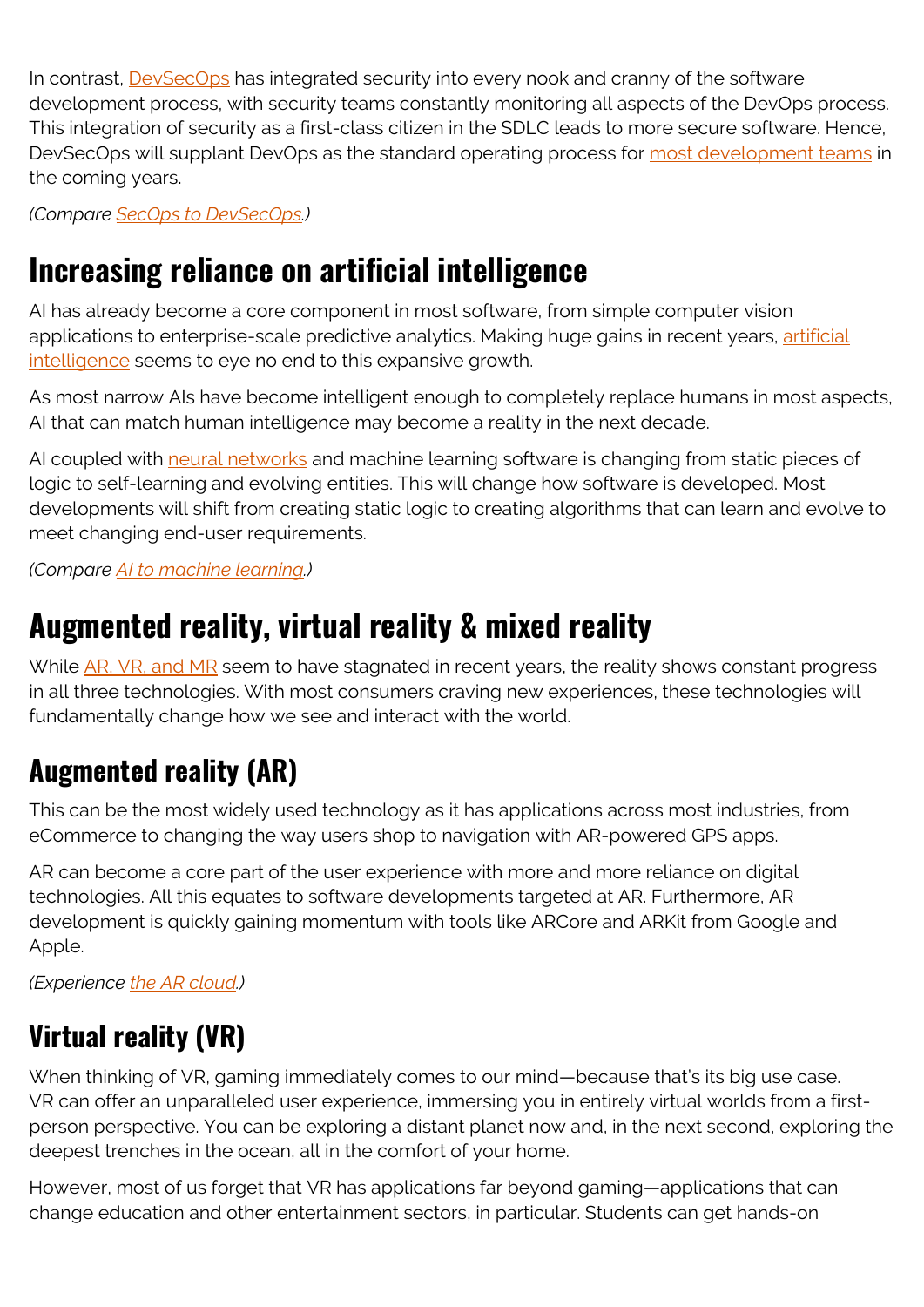experience in a virtual world and even watch VR-based movies. Virtual reality-based software developments will be widespread thanks to two new developments:

- Dedicated tools like Amazon Sumerian and Google VR
- Lower VR hardware costs

### **Mixed reality (MR)**

MR is the bridge between reality and digital worlds—it's the platform that bends the digital with the physical. Mixed reality has the potential to fundamentally change how we interact with the physical world.

Companies like Microsoft backing MR with products like Hololens have laid the groundwork for MR becoming the next big thing.

# **Progressive web apps**

With the continuous growth of mobile and web-based applications, developing and maintaining separate applications for both platforms may become an unnecessary burden.

PIA or Progressive Web Apps can enable developers to create mobile-focused versions of their web-based applications using web-based languages like JavaScript, CSS, and HTML that serve through mobile browsers yet provide a native app-like experience.

Who should use this option?

- This can be an excellent option for smaller development teams who want to attract a mobile user base without dedicating resources to mobile development.
- Enterprises can also leverage this option to provide a near-native user experience across multiple platforms via a streamlined web-based PIA.

# **Growth in IoT**

The [Internet of Things](https://blogs.bmc.com/blogs/iot-internet-of-things/) is ever-expanding, with billions of smart devices powering many industries across the world, ranging from simple home appliances to medical devices. Thus, more and more software will be developed targeting these IoT devices. This will lead to an even tighter relationship between cloud and IoT technologies—after all, most IoT devices rely on distributed and cloudbased technologies across their lifecycle.

*(See how IoT spurs the [internet of behaviors](https://blogs.bmc.com/blogs/iob-internet-of-behavior/).)*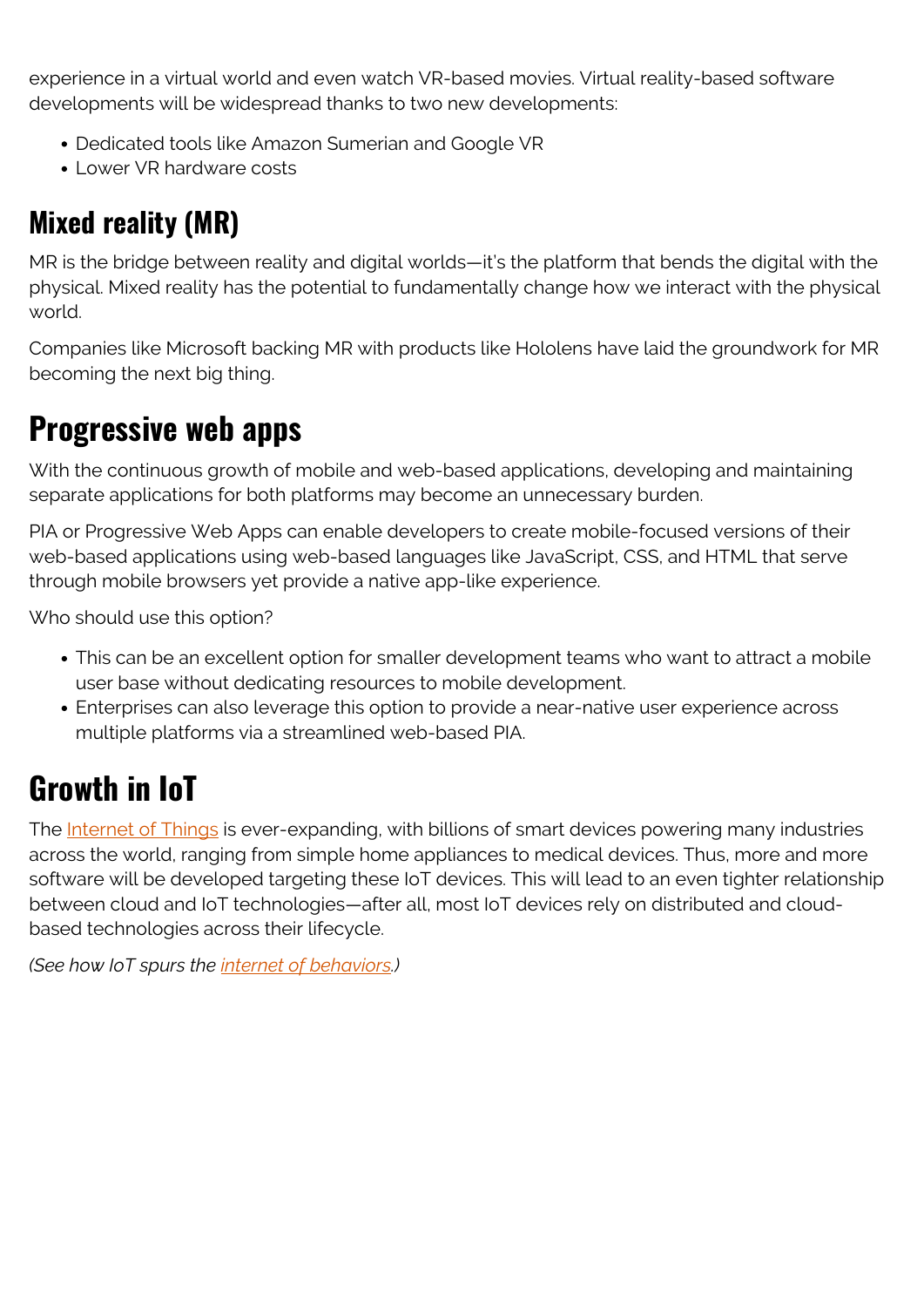

# **Increased emphasis on UI/UX**

The increased reliance on digital services and experience has put a spotlight on user interfaces and user experience.

Traditionally, most software developments gave priority to the application logic and backend services without much consideration on UI or UX. This has changed rapidly, driven by increased demand for user-friendly and novel user experiences. In this way, UI/UX will come to the forefront of the software development process and might even lead to situations where UI/UX determines how application logic is implemented.

### **Serverless computing**

Cloud has fundamentally changed how software is deployed and delivered. Now, the new [serverless computing paradigm](https://blogs.bmc.com/blogs/serverless-computing/) is further evolving by eliminating any infrastructure management requirements and allowing developers to create solutions that can be directly deployed in these serverless environments. Some even support the direct deployment of containers all serverless.

This will undoubtedly change how software is developed and should lead to even faster development lifecycles.

# **Blockchain technology**

[Blockchain](https://blogs.bmc.com/blogs/enterprise-blockchain/) changed how we look at transaction recording. First popularized by digital currencies, blockchain quickly became popular in the finance sector as a decentralized digital ledger to record transactions securely. This decentralized nature and the ability to store any type of data make it one of the most secure technologies available.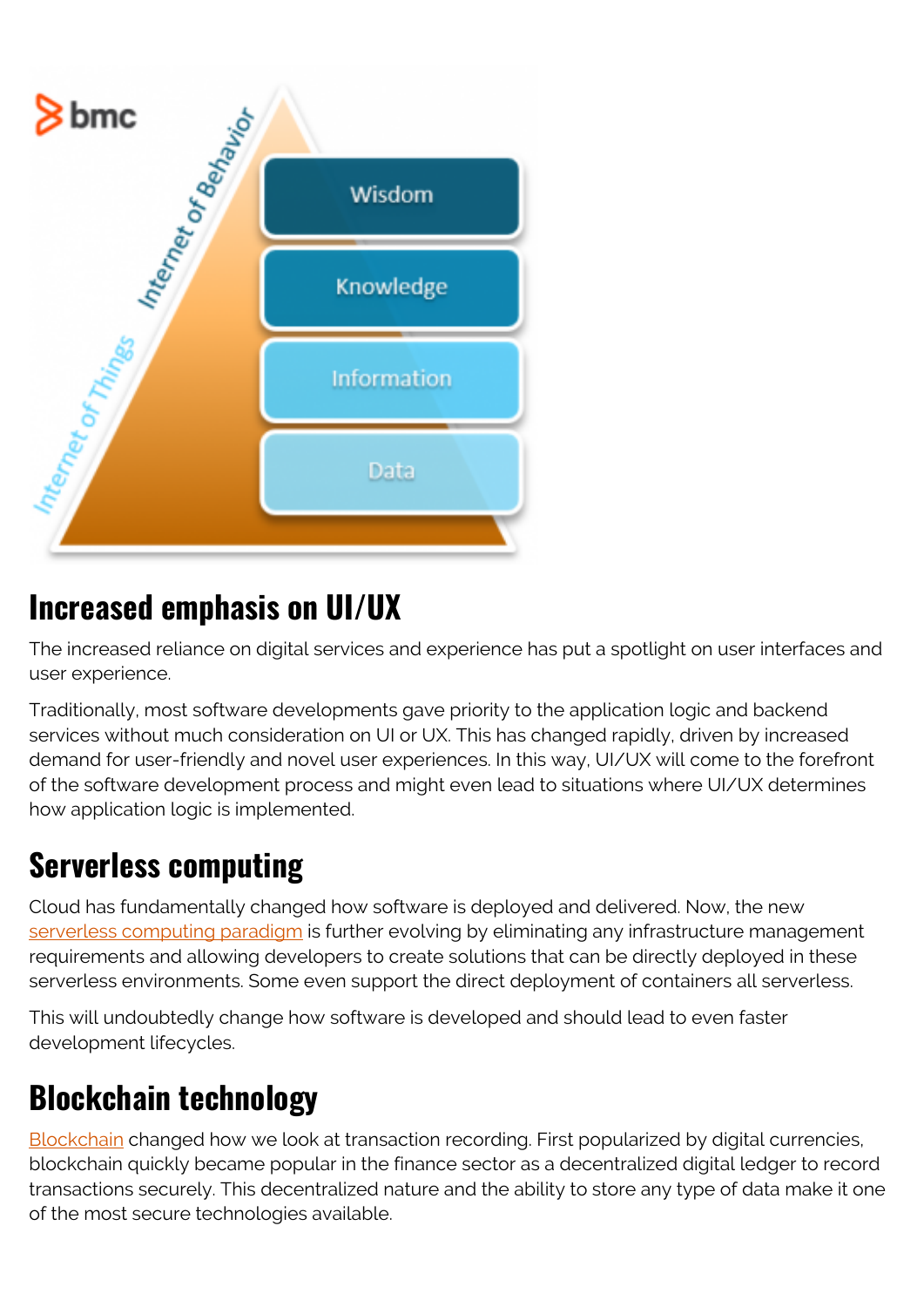This has led to an explosion in blockchain technology being utilized in other sectors such as:

- Logistics
- Publishing
- Healthcare
- $E_{\text{t}}$

More sectors, of course, means more software products using blockchain in some capacity. Services like Amazon-managed Blockchain allow leveraging the power of the cloud to create blockchainbased software solutions in software development.

# **Cloud-based CI/CD**

[Continuous Integration and Continuous Delivery](https://blogs.bmc.com/blogs/what-is-ci-cd/) are the basis for automation in any SDLC. With the increased reliance on the cloud, cloud-based CI/CD solutions are quickly gaining popularity, even resulting in creating complete cloud-based software development pipelines. These managed CI/CD solutions will only grow in popularity as they will further reduce the management overhead and even lead to cost savings.

In the next few years, more and more software developments will be powered by cloud-based CI/CD tools utilizing other cloud-based solutions, such as:

- Code repositories
- Planning and management tools
- Test suites
- $\bullet$  Ftc.

### **Multi-cloud architectures**

Many organizations rely on a single cloud provider to power their applications. However, [multi-cloud](https://blogs.bmc.com/blogs/multi-cloud-strategy/) [architectures](https://blogs.bmc.com/blogs/multi-cloud-strategy/) are becoming increasingly popular—allowing developers more freedom to mix and match different services from multiple providers to suit their exact needs without [being locked into](https://blogs.bmc.com/blogs/vendor-lock-in/) a single platform.

Multi-cloud service providers like HashiCorp will become prominent players in this sector by offering tools to manage infrastructure, applications, and networking across cloud providers. All these things will change software developments from targeting a single platform to a more platform-agnostic development style.

# **Rise of modern programming languages**

Programming languages like [Python and Java](https://blogs.bmc.com/blogs/python-vs-java/) still dominate in the field of software development. However, some modern languages have emerged to challenge these existing goliaths by offering new features and native support for new technologies. They even provide solutions for existing issues, offering a better development experience for developers.

Languages like Rust, [Go](https://blogs.bmc.com/blogs/go-vs-java/), Kotlin, and TypeScript will become mainstream and may replace established languages like C/C++, Java in most use cases. Kotlin has already replaced Java in the mobile development landscape, while TypeScript is becoming favored in projects like Vue.js.